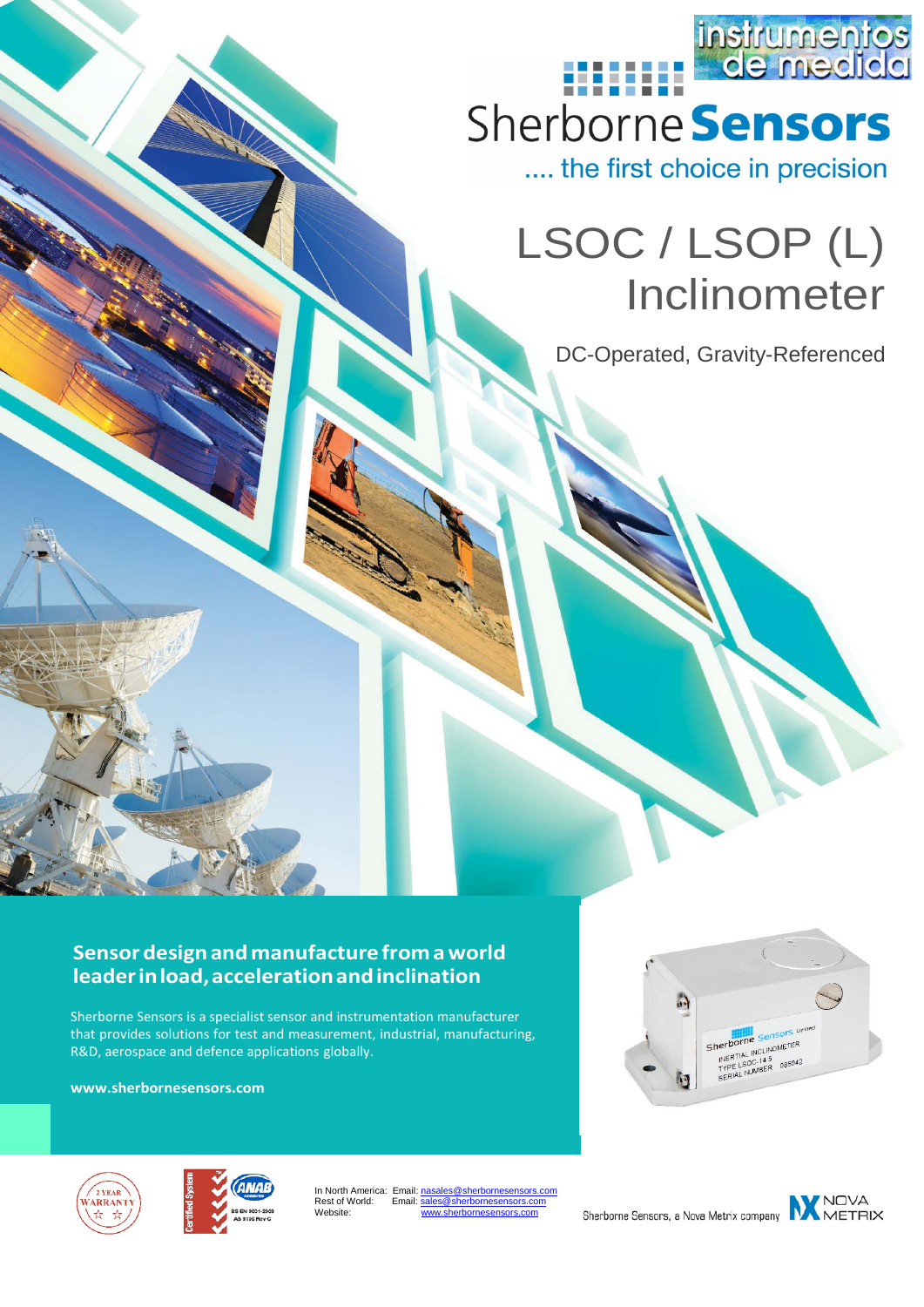# LSOC / LSOP (L) Servo Inclinometer

The LSO Series is a high precision gravity referenced servo inclinometer that can be used for a wide variety of industrial and military applications. Models are available in a variety of ranges with low impedance output signal. Electrical terminations are via 6 way connector (LSOC) or solder pins (LSOP).

#### **Features**

- Fully self-contained connect to a DC power source and a readout or control device for a complete operating system
- 4-20mA output
- $\pm$ 1° to  $\pm$ 90° ranges available
- Extremely rugged, withstands 1500g shock

#### **Applications**

- Ballast transfer systems for offshore barges, ships and other marine applications
- Level control and calibration systems
- Pipeline levelling, setting tilt of grading machines, crane overturning moment alarms, and other heavy duty construction control requirements
- Large machinery installation and other electronic level applications

| <b>Specifications by Range @ 20°C</b>   |                   |       |                |               |               |  |
|-----------------------------------------|-------------------|-------|----------------|---------------|---------------|--|
| Range                                   |                   | ±3°   | $±14.5^\circ$  | $±30^{\circ}$ | $±90^{\circ}$ |  |
| <b>Excitation Voltage</b>               | Volts dc          |       | $±20$ to $±30$ |               |               |  |
| <b>Current Consumption</b>              | mA (nom)          | ±35   |                |               |               |  |
| Full Range Output (FRO)<br>(see note 1) | Volts dc          | ±16   |                |               |               |  |
| Output Standardisation                  | % FRO             | ±1    |                |               |               |  |
| <b>Output Load Resistance</b>           | $\Omega$ (max)    | 400   |                |               |               |  |
| Output Noise (DC to 10kHz)              | $V$ rms (max)     | 0.002 |                |               |               |  |
| Non-Linearity (see note 2)              | % FRO (max)       | 0.08  | 0.02           | 0.02          | 0.05          |  |
| Non-Repeatability                       | % FRO (max)       | 0.02  | 0.004          | 0.002         | 0.001         |  |
| <b>Resolution</b>                       | arc seconds       | 0.4   | 1.0            | 2.0           | 4.0           |  |
| 3 dB Frequency                          | Hz                | 15    | 30             | 40            | 55            |  |
| Sensitive Axis to Case<br>Misalignment  | deg (max)         | ±0.15 | ±0.25          | ±0.5          | ±1.0          |  |
| Cross axis sensitivity (see<br>note 3)  | % FRO (max)       | 0.2   |                |               |               |  |
| Zero Offset (see note 4)                | Volts dc (max)    | ±0.1  | ±0.07          | ±0.07         | ±0.07         |  |
| <b>Thermal Zero Shift</b>               | %FRO/°C (max)     | 0.05  | 0.02           | 0.01          | 0.01          |  |
| Thermal Sensitivity                     | %Reading/°C (max) | 0.05  | 0.05           | 0.02          | 0.01          |  |

"The LSO Series are Sherborne Sensors' most popular Servo Inclinometers. Our global customers rely on the LSO Series accuracy and durability for their applications"





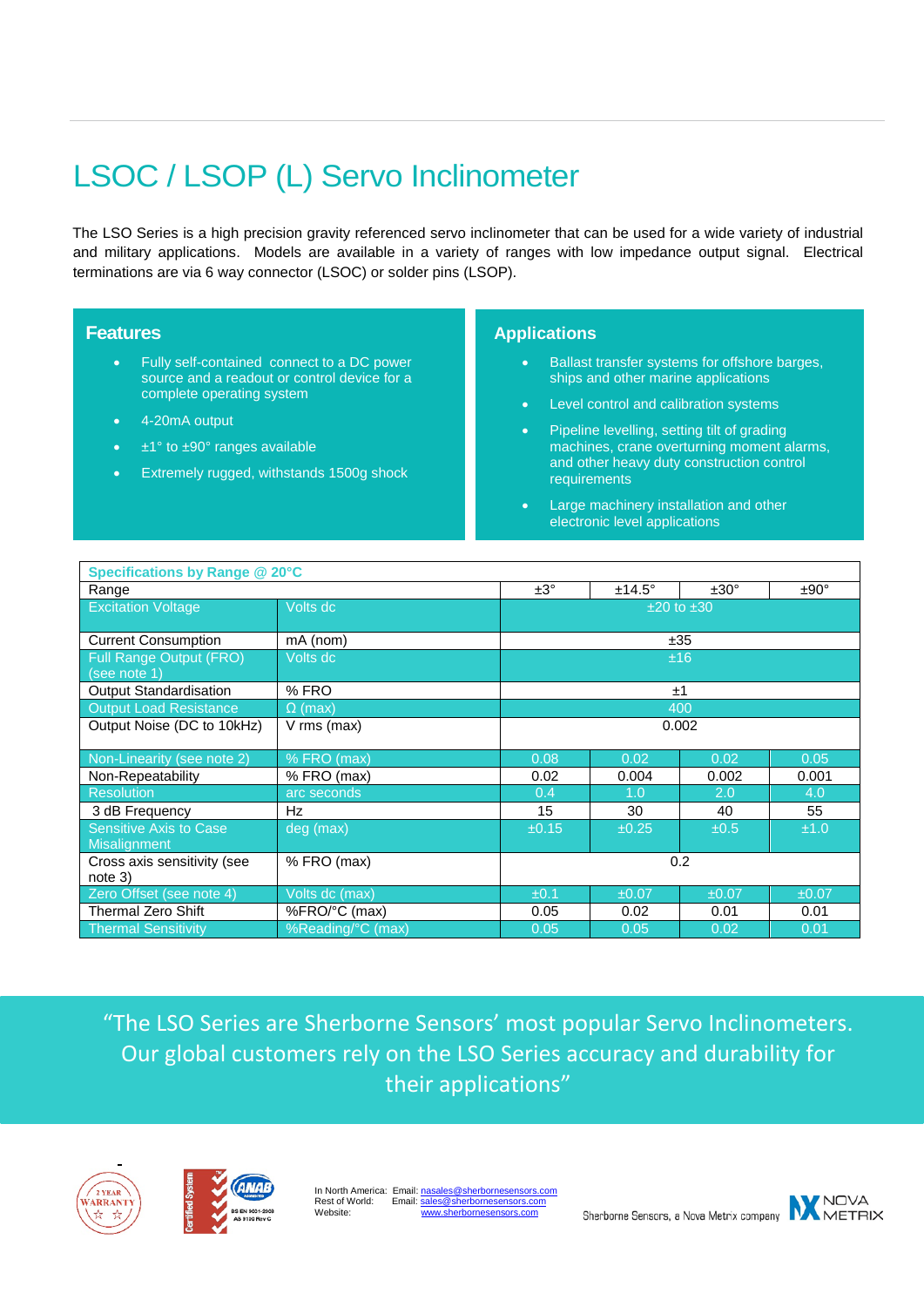| <b>Environmental Characteristics</b>                                         |                                           |                           |  |  |  |
|------------------------------------------------------------------------------|-------------------------------------------|---------------------------|--|--|--|
| <b>Operating Temperature</b><br>Range                                        | °C                                        | $-18$ to $70$             |  |  |  |
| Survival Temperature<br>Range                                                | °C                                        | $-40$ to $70$             |  |  |  |
| <b>Constant Acceleration</b>                                                 | g                                         | 50                        |  |  |  |
| Overload                                                                     |                                           | 1500g, 0.5msec, 1/2 sine  |  |  |  |
| <b>Shock Survival</b>                                                        |                                           | 35g rms, 20 Hz to 2000 Hz |  |  |  |
| <b>Vibration Endurance</b>                                                   |                                           | sinusoidal                |  |  |  |
| <b>Environmental Sealing</b><br><b>EMC Directive</b><br><b>EMC Emissions</b> |                                           | IP65                      |  |  |  |
|                                                                              | EN61326: 1998                             |                           |  |  |  |
|                                                                              | EN55022: 1998                             | 30 MHz to 1 GHz           |  |  |  |
| <b>EMC Immunity</b>                                                          | EN61000-4-2: 1995 inc A1: 1998 & A2: 2001 |                           |  |  |  |
|                                                                              | EN61000-4-3: 2002                         |                           |  |  |  |
|                                                                              | EN61000-4-4: 2004                         |                           |  |  |  |
|                                                                              | EN61000-4-6: 1996 inc A1: 2001            |                           |  |  |  |
|                                                                              | EN61000-4-6: 2007                         |                           |  |  |  |
|                                                                              | EN61000-4-8: 1994 inc A1: 2001            |                           |  |  |  |

#### Notes

- 1. Full Range Output is defined as the full angular excursion from positive to negative, i.e. ±90° = 180°
- 2. Non-linearity is determined by the method of least squares.
- 3. Cross axis sensitivity is the output of the unit when tilted to full range angle in cross axis
- 4. Zero offset is specified under static conditions with no vibration inputs

#### **How to Order**:

Specify model type with appropriate range e.g.

LSOC-14.5L – fitted with connector ±14.5º range LSOP-30L – fitted with solder pins ±30º range

Specify Optional Mating Electrical Connector 3CON-0009 with LSOC if required.

#### **Electrical Connections**:

- Pin A Supply 20-30Vdc
- Pin B 0V common
- Pin C 0V common
- Pin D Output 4-20mA
- Pin E Not used
- Pin F Self Test